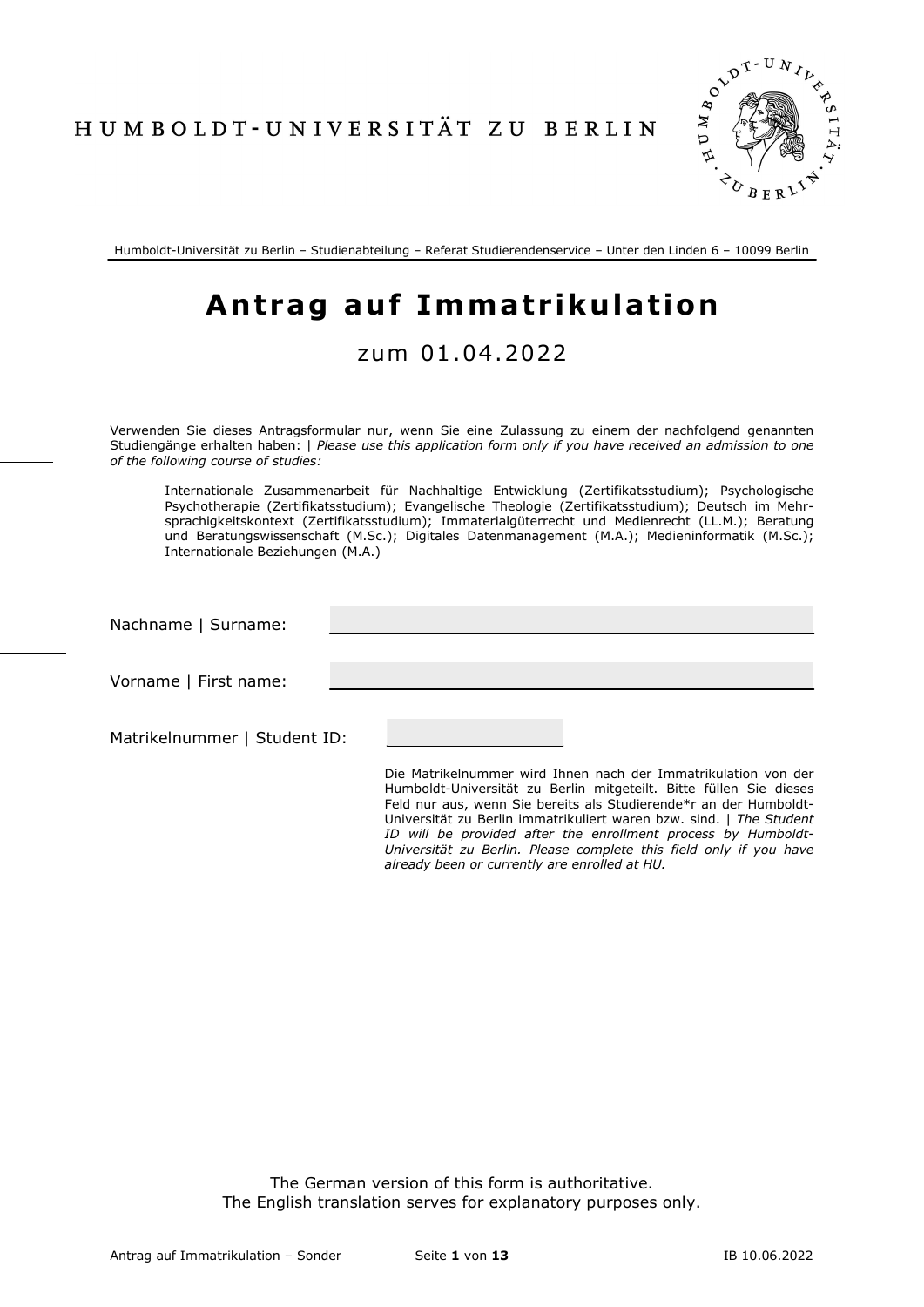Bitte füllen Sie diesen Antrag in einem PDF-kompatiblen Programm oder händisch in Druckbuchstaben aus. Bitte beachten Sie, dass der Antrag im Original zu unterschreiben ist. | *Please fill out the form by using a programme compatible to the PDF-format or by hand in block letters. Please note that this form has to be signed by a manual signature.*

## **1. Angaben zur Person |** *Personal details*

| 1.1.  |                                                        |
|-------|--------------------------------------------------------|
|       | Name   Surname                                         |
| 1.2.  | Geburtsname   Maiden name                              |
| 1.2.  | $\overline{\text{Vorname}(n)  }$ First name(s)         |
| 1.3.  |                                                        |
|       | Geburtsort   Place of birth                            |
| 1.4.  | Geburtsdatum (TT.MM.JJJJ)   Date of birth (DD.MM.YYYY) |
| 1.6.  | Geschlecht   Gender                                    |
|       | divers   diverse<br>männlich   male                    |
|       | ohne Angabe   none<br>weiblich   female                |
| 1.7.  |                                                        |
|       | Staatsangehörigkeit   Nationality (full country name)  |
|       | Postanschrift   Postal address                         |
| 1.8.  |                                                        |
|       | Straße, Nr.   Street, house number                     |
| 1.9.  | Zusatz (z.B. c/o)   Additional information (e.g. c/o)  |
| 1.10. | PLZ   Postal code                                      |
|       |                                                        |
| 1.11. | Ort   Place (town/city)                                |
| 1.12. | Land   Country                                         |

1.13. E-Mail-Adresse (freiwillige Angabe) | *e-mail address (optional)*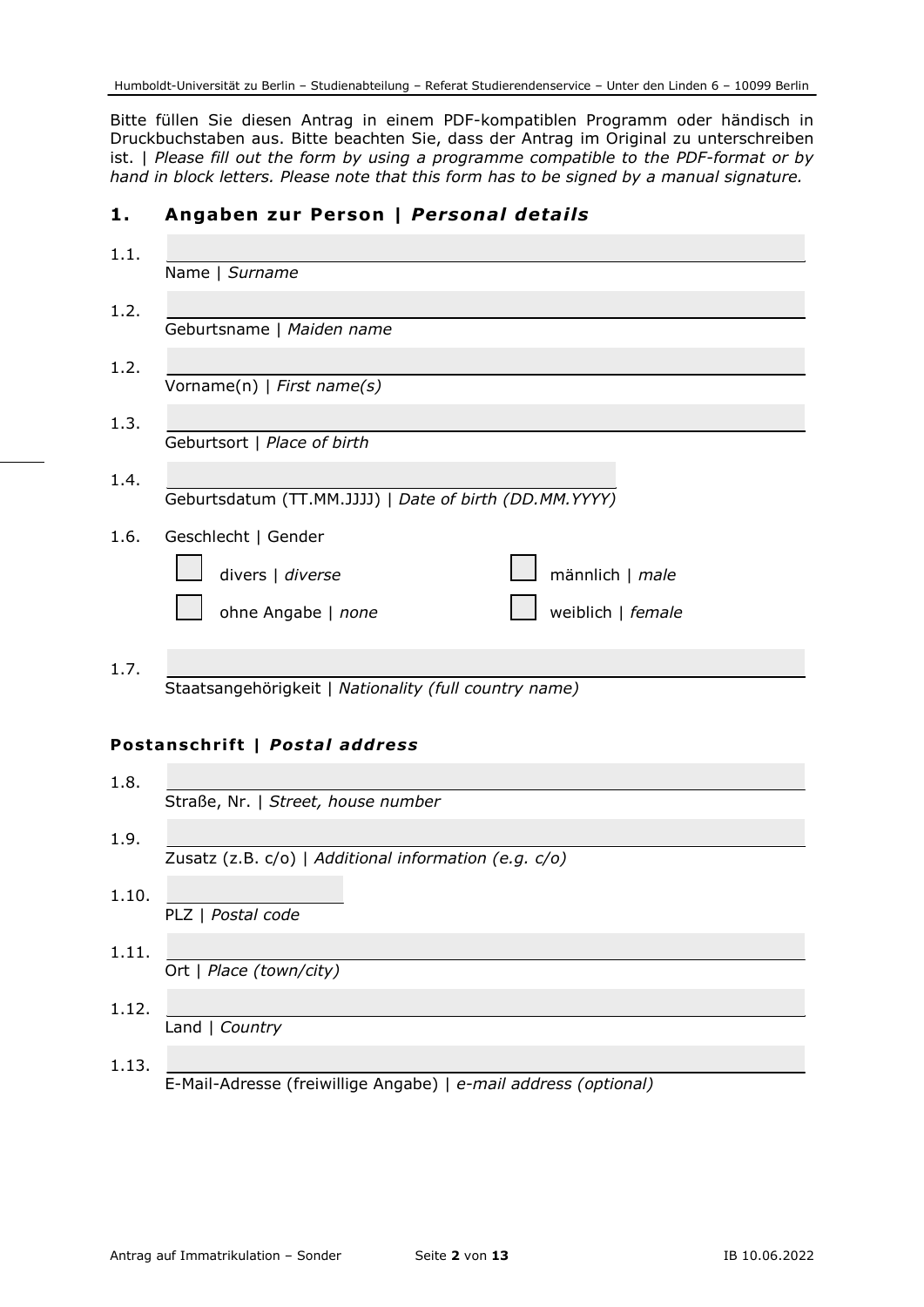## **2. Angaben zum Studiengang |** *Information on the desired course of study*

Bitte übernehmen Sie die Angaben zum Studienabschluss, Studienfach und Fachsemester aus Ihrem Zulassungsschreiben und tragen diese entsprechend ein. | *Please fill in the data about your degree, your degree course and the semester based on the information of your admission letter.*

#### **Erster Studiengang |** *First course of study*

- 2.1. Angestrebter Studienabschluss | *Degree (as named in the admission letter)*
- 2.2. Studienfach | *Degree course (subject as named in the admission letter)*
	- 1) Fachsemester/FS
- 2.3. Art des Studiums | *Type of study*

Vollzeit | *Full-time*  $\vert$  | Teilzeit | *Part-time* 

Bei Teilzeitstudium: Verlinktes Formular ausfüllen und den Immatrikulationsunterlagen beilegen: | *Part-time studies: Please fill in the linked form und include this form to your enrollment application:* https://hu.berlin/teilzeit

2.4. Bitte prüfen Sie Ihr Zulassungsschreiben auf die Information, ob Ihre Immatrikulation an der HU Berlin als Haupthörer oder Nebenhörer/Zweithörer zu erfolgen hat. *I Please check your admission letter for the information, if your enrollment at the HU Berlin has to take place be in form of a Haupthörer or Nebenhörer/Zweithörer.*

Haupthörer Nebenhörer/Zweithörer

#### **Zweiter Studiengang |** *Second course of study*

Nur ausfüllen, wenn Sie an der Humboldt-Universität zu Berlin außer dem unter 2.1. und 2.2. angegebenen auch einen zweiten Studiengang belegen wollen (Doppelstudium), sonst weiter mit 3.: | *Only to be filled in, if you have an admission in a second course of study beside the study programme in 2.1. (double degree), otherwise please proceed with 3.*

2.5. Angestrebter Studienabschluss | *Degree (as named in the admission letter)*

2.6. Studienfächer | *Degree course (subject/s as named in the admission letter)*

- 1) Fachsemester/FS 2) Fachsemester/FS
- 3) Fachsemester/FS
- 2.7. Art des Studiums | *Type of study*

Vollzeit | *Full-time* Teilzeit | *Part-time* 

Bei Teilzeitstudium: Verlinktes Formular ausfüllen und den Immatrikulationsunterlagen beilegen: | *Part-time studies: Please fill in the linked form und include this form to your enrollment application:* https://hu.berlin/teilzeit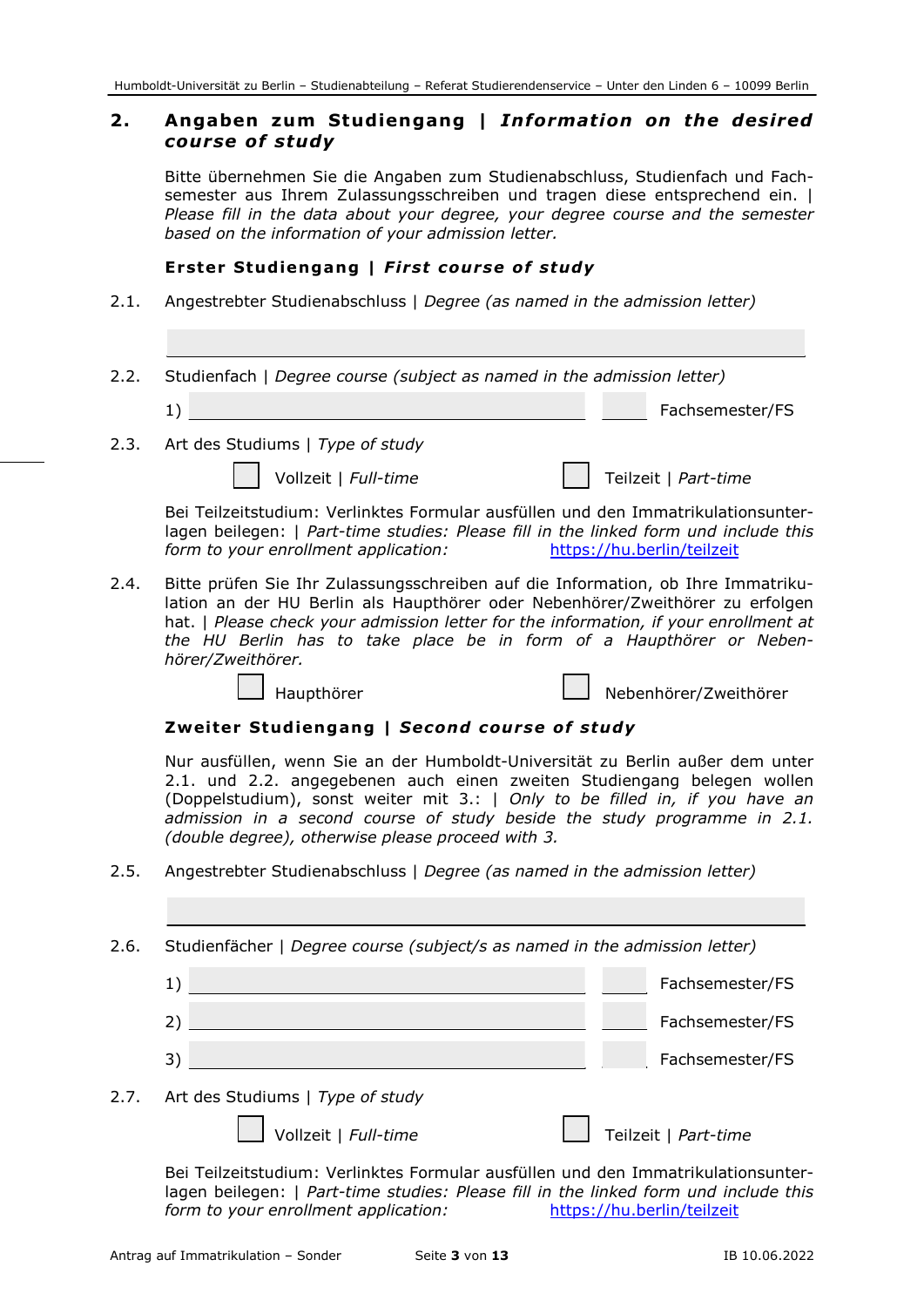Bitte machen Sie Angaben zu **3.** nur, wenn Sie gleichzeitig für einen anderen Studiengang/Teilstudiengang an einer anderen deutschen Hochschule immatrikuliert sind bzw. sein werden! | *Please only provide information on 3. if you are or will be enrolled in a course/partial course at another university in Germany at the same time!*

## **3. Angaben zum Doppelstudium an einer anderen Hochschule |** *Information on double studies or participation in partial courses at other universities*

- 3.1. Name der Hochschule (inkl. Ort/Land) | *Name of the university (incl. place/country)*
- 3.2. Welchen Abschluss streben Sie dort an (z. B. M.A.)? | *Which degree are you pursuing there (e.g. M.A.)?*
- 3.3. Welche/n Studiengang/Teilstudiengänge in welchem Fachsemester belegen Sie dort (max. 3 Angaben)? | *Which course of study/partial courses are you taking in which subject semester there (max. 3 entries)?*

| 1) |  |                                                                                 |  |  |  |  |
|----|--|---------------------------------------------------------------------------------|--|--|--|--|
| 2) |  |                                                                                 |  |  |  |  |
| 3) |  |                                                                                 |  |  |  |  |
|    |  | 3.4. Falls sich die Zweithochschule im Land Berlin befindet, wo nehmen Sie Ihre |  |  |  |  |

3.4. Falls sich die Zweithochschule im Land Berlin befindet, wo nehmen Sie Ihre studentischen Rechte wahr?\* | *If the second university is in Berlin, where do you exercise your student rights?\**

HU Berlin andere Hochschule | *other university*

\*Bitte aktuellen Immatrikulationsnachweis der Zweithochschule beilegen. | *Please submit a current enrollment certificate from the second university.*

## **4. Angaben zum Krankenversicherungsstatus |** *Proof of health insurance status*

Für die Immatrikulation an der Humboldt-Universität zu Berlin muss ein Nachweis über Ihren Versicherungsstatus (KVdS) geführt werden. Grundsätzlich ist eine Immatrikulation ohne einen elektronischen Nachweis (SMV) ausgeschlossen. | *In order to enroll at Humboldt-Universität zu Berlin, you must provide proof of your insurance status (KVdS). In principle, enrollment without a digital proof of your insurance status (SMV) is excluded.*

Bei allen Fragen zur studentischen Krankenversicherung wenden Sie sich bitte direkt an Ihre bzw. eine gesetzliche oder private Krankenkasse, die Sie umfassend berät. | *For all questions regarding your student health insurance, please contact a health insurance company directly, who will provide you with comprehensive advice.*

Eine Übersicht, wie Sie eine elektronische Meldung (SMV) direkt bei einer Krankenkasse Ihrer Wahl beantragen sowie weiterführende Informationen finden Sie auf unserer Internetseite zusammengestellt: | *An overview of how to request an electronic notification (SMV) directly from a health insurance company of your choice, as well as further information can be found on our website:*

https://hu.berlin/krankenversicherung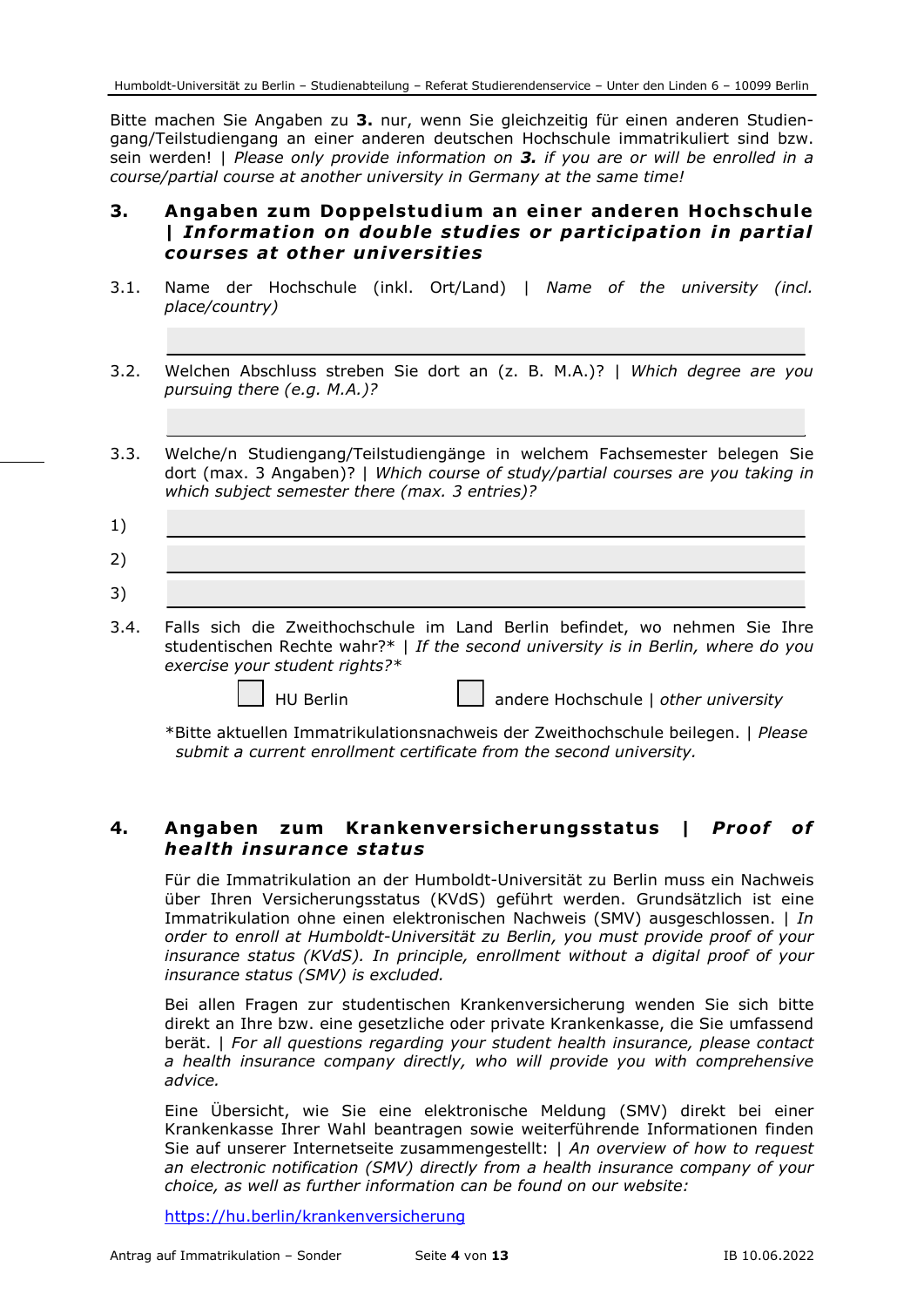## **Erklärung des Antragstellers/der Antragstellerin |** *Declaration of the applicant*

**Ich versichere, dass meine Angaben wahr und vollständig sind. Darüber hinaus versichere ich, dass ich im gewählten Studiengang oder einem im Wesentlichen gleichen Studiengang |** *I hereby confirm that the information I have provided is true and complete. Furthermore, I affirm that in the chosen course of study or in a substantially similar course of study*

- an keiner anderen Hochschule im Geltungsbereich des Grundgesetzes bzw. eines Mitgliedstaates der Europäischen Union (EU) oder eines Vertragsstaates des Abkommens über den Europäischen Wirtschaftsraum (EWR) immatrikuliert bin, und | *I am not enrolled at any other higher education institution within the area of application of the German Basic Law (Grundgesetz) or a member state of the European Union (EU) or a contracting state of the Agreement on the European Economic Area (EEA), and,*
- das Studium nicht bereits erfolgreich abgeschlossen habe, und | *I have not already successfully completed, and*
- vorgeschriebene Leistungsnachweise oder Prüfungen an einer Hochschule im Geltungsbereich des Grundgesetzes oder an einer ausländischen Hochschule im Geltungsbereich des Übereinkommens über die Anerkennung von Qualifikationen im Hochschulbereich der europäischen Region vom 11. April 1997 nicht endgültig nicht bestanden habe. | *I have not definitively failed to pass prescribed academic certificates of achievement or examinations at a higher education institution within the scope of German Basic Law (Grundgesetz) or at a foreign higher education institution within the scope of the Convention on the Recognition of Qualifications concerning Higher Education in the European Region of April 11, 1997.*

#### **Mir ist bekannt, |** *I am aware*

- falsche und/oder unvollständige Angaben, unabhängig davon, ob Vorsatz oder Fahrlässigkeit vorliegt, zum Verlust einer gegebenenfalls ausgesprochenen Zulassung bzw. zur Ablehnung einer beantragten Immatrikulation bzw. zum Verlust einer bereits vorgenommenen Immatrikulation führen können, und | *false and/or incomplete information, irrespective of whether intentional or negligent, may lead to the loss of any admission that may have been granted or to the rejection of an enrollment that has been applied for or to the loss of an enrollment that has already been made, and*
- die Immatrikulation vorläufig und befristet ist, sofern der Zugang gemäß § 16 Absatz 2 der Fächerübergreifenden Satzung zur Regelung von Zulassung, Studium und Prüfung der Humboldt-Universität zu Berlin (ZSP-HU) in der jeweils gültigen Fassung erfolgt. Der für den Zugang geltend gemachte Studienabschluss und die erweiterten Zugangsvoraussetzungen sind fristgerecht nachzuweisen. Werden die ausstehenden Nachweise nicht oder nicht vollständig geführt, erlischt eine gegebenenfalls ausgesprochene Zulassung und die Immatrikulation wird endgültig abgelehnt. | *the enrollment is provisional and limited in time, if the access is granted in accordance with section 16 paragraph 2 of "Fächerübergreifenden Satzung zur Regelung von Zulassung, Studium und Prüfung der Humboldt-Universität zu Berlin (ZSP-HU)" as amended. The degree and the extended admission requirements claimed for access must be proven in due time. If the outstanding evidence is not provided or not provided in full, any admission that may have been granted will expire and enrollment will be definitively rejected.*

Zur Immatrikulation reiche ich alle benötigten Unterlagen ein, die (abhängig von meiner Immatrikulation an der HU Berlin als Haupthörer oder Nebenhörer/Zweithörer) über dieses Immatrikulationsformular als Nachweis angezeigt werden. Eine Immatrikulation kann nur vorgenommen werden, wenn die Unterlagen vollständig und fristgerecht an der HU Berlin eingegangen sind. | *For enrollment, I submit all required documents (depending on my enrollment at the HU Berlin as a* Haupthörer *or* Nebenhörer/Zweithörer*), indicated by this enrollment form. Enrollment can only be carried out if the documents are complete and have been received by HU Berlin in due time.*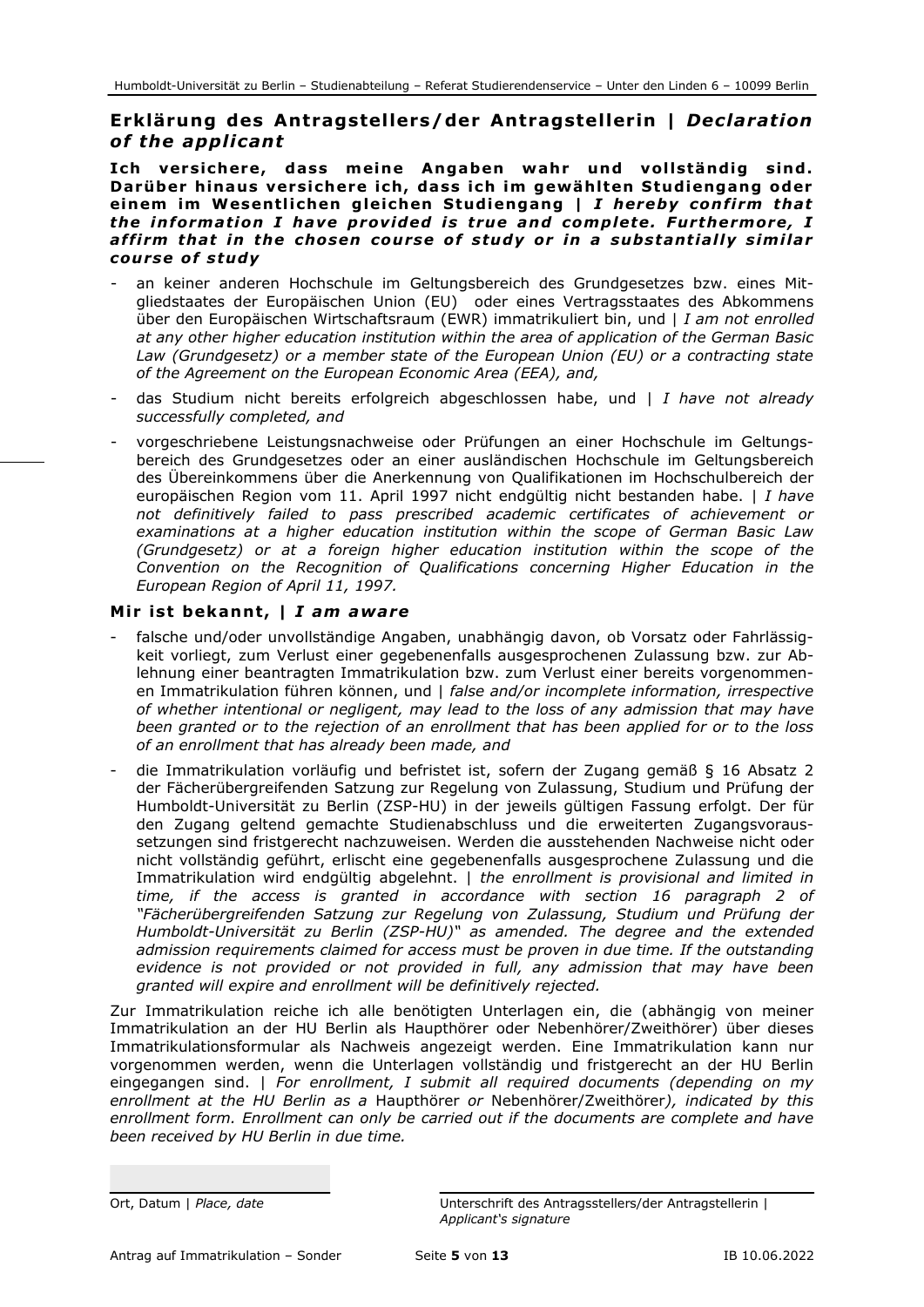## **Angaben zur Bildungsbiographie |** *Details on your educational biography*

Wir bitten Sie, den Fragebogen vollständig und wahrheitsgemäß auszufüllen. Nehmen Sie sich bitte Zeit. | *Please complete the questionnaire truthfully. Please take your time.*

Haben Sie bereits an der HU Berlin studiert? (KEIN Programm- oder Erasmus-Studium) | *Have you been enrolled at the HU Berlin in the past? (exclude exchange or Erasmus study periods)*

| $\vert$ $\vert$ Ja $\vert$ yes                 | $\Box$ Nein   no |
|------------------------------------------------|------------------|
| Wenn Ja   If yes: Matrikelnummer   Student-ID: |                  |

## **Studienzeiten an Universitäten |** *Previous study periods at universities*

**I) Angaben zu Studienzeiten an deutschen Universitäten/Hochschulen (KEIN Programm- oder Erasmus Studium) |** *Details of periods of study at German universities (exclude exchange or Erasmus study periods)*

Waren Sie bereits an deutschen Universitäten/Hochschulen eingeschrieben? | *Have you ever been enrolled at a German university in the past?*

|  | <u>، ۱</u><br>╼ |
|--|-----------------|
|  |                 |

|  | Nein $ $ no |  |
|--|-------------|--|
|--|-------------|--|

Wenn ja: Wie viele Semester waren Sie insg. an dt. Hochschulen/Universitäten immatrikuliert? | *If yes: How many semesters were you enrolled at a German university or college in the past?*

Semester

Bitte reichen Sie eine Kopie der Exmatrikulationsbescheinigung der zuletzt besuchten dt. Universität/Hochschule ein. | *Please submit a copy of de-registration certificate from the last university in Germany.*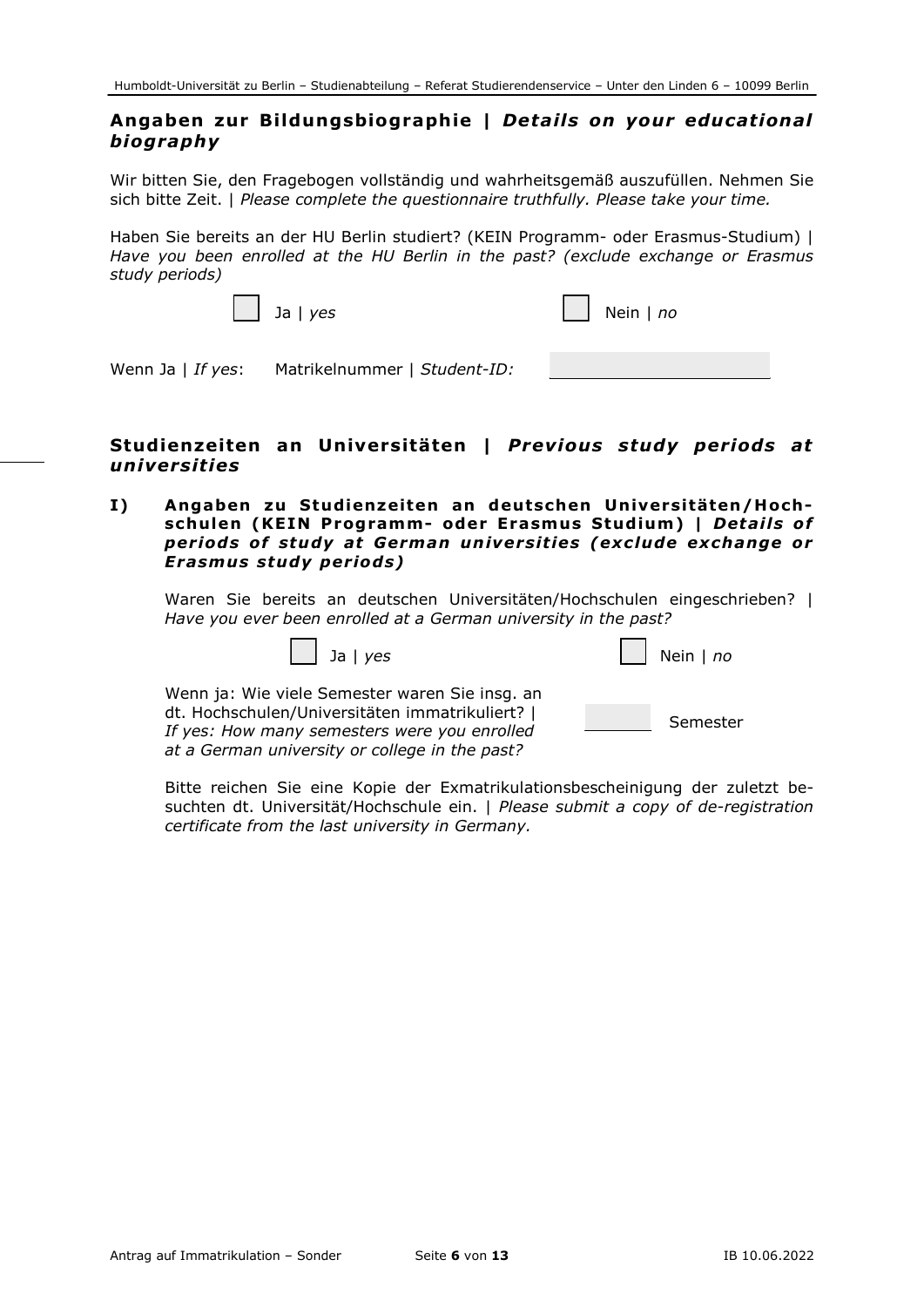#### **II) Angaben zu Studienzeiten und Hochschulabschlüssen |** *Details of periods of study and degrees*

Machen Sie bitte folgende Angaben in chronologischer Reihenfolge: | *Please provide the following information in chronological order:*

1. Name/Ort/Land der Hochschule: | *Name/city/country of the university:*

|               | Datum Beginn des Studiums:   Date of beginning of studies:                  |  |           |  |
|---------------|-----------------------------------------------------------------------------|--|-----------|--|
|               | Datum Ende des Studiums:   Date end of studies:                             |  |           |  |
|               | Anzahl der Semester:   Number of semesters:                                 |  |           |  |
| successfully? | Haben Sie einen Abschluss erreicht?   Do you have finished your studies     |  |           |  |
|               | Ja   $yes$                                                                  |  | Nein   no |  |
|               | Wenn Ja   If yes: Abgeschlossener Studiengang:   Completed study programme: |  |           |  |
|               |                                                                             |  |           |  |
|               | Art des Abschlusses:   Type of degree:                                      |  |           |  |
|               | Datum des Abschlusses:   Date of degree:                                    |  |           |  |
|               | Gesamtnote des Abschlusses:   Overall degree:                               |  |           |  |
|               | Name/Ort/Land der Hochschule:   Name/city/country of the university:        |  |           |  |
|               |                                                                             |  |           |  |
|               | Datum Beginn des Studiums:   Date of beginning of studies:                  |  |           |  |
|               | Datum Ende des Studiums:   Date end of studies:                             |  |           |  |
|               | Anzahl der Semester:   Number of semesters:                                 |  |           |  |
| successfully? | Haben Sie einen Abschluss erreicht?   Do you have finished your studies     |  |           |  |
|               | Ja   yes                                                                    |  | Nein   no |  |
|               | Wenn Ja   If yes: Abgeschlossener Studiengang:   Completed study programme: |  |           |  |
|               |                                                                             |  |           |  |
|               | Art des Abschlusses:   Type of degree:                                      |  |           |  |
|               | Datum des Abschlusses:   Date of degree:                                    |  |           |  |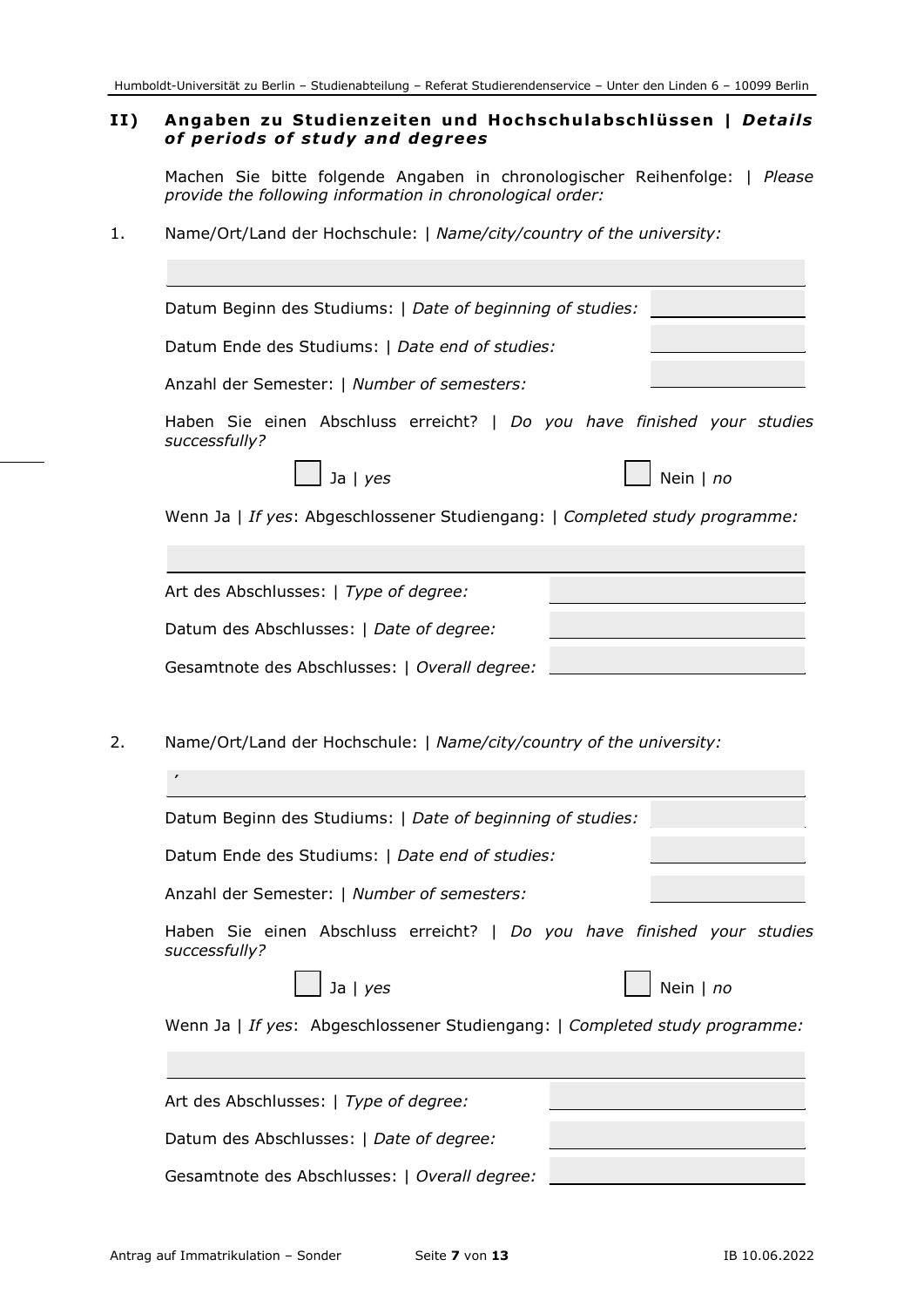3. Name/Ort/Land der Hochschule: | *Name/city/country of the university:*

| Datum Beginn des Studiums:   Date of beginning of studies:                                                            |           |
|-----------------------------------------------------------------------------------------------------------------------|-----------|
| Datum Ende des Studiums:   Date end of studies:                                                                       |           |
| Anzahl der Semester:   Number of semesters:                                                                           |           |
| Haben Sie einen Abschluss erreicht?   Do you have finished your studies<br>successfully?                              |           |
| Ja $ $ yes                                                                                                            | Nein   no |
| Wenn Ja   If yes: Abgeschlossener Studiengang:   Completed study programme:                                           |           |
|                                                                                                                       |           |
| Art des Abschlusses:   Type of degree:                                                                                |           |
| Datum des Abschlusses:   Date of degree:                                                                              |           |
|                                                                                                                       |           |
| Gesamtnote des Abschlusses:   Overall degree:<br>Name/Ort/Land der Hochschule:   Name/city/country of the university: |           |
|                                                                                                                       |           |
| Datum Beginn des Studiums:   Date of beginning of studies:<br>Datum Ende des Studiums:   Date end of studies:         |           |
| Anzahl der Semester:   Number of semesters:                                                                           |           |
| Haben Sie einen Abschluss erreicht?   Do you have finished your studies<br>successfully?                              |           |
| Ja   yes                                                                                                              | Nein   no |
| Wenn Ja   If yes: Abgeschlossener Studiengang:   Completed study programme:                                           |           |
|                                                                                                                       |           |
| Art des Abschlusses:   Type of degree:                                                                                |           |
| Datum des Abschlusses:   Date of degree:                                                                              |           |

Bei mehr als vier Studienabschlüssen bzw. Studienzeiträumen reichen Sie bitte die Seite 7/8 doppelt mit entsprechend überarbeiteten Angaben ein. | *If you have completed or if you have been enrolled in more than four different study programmes, please forward the page 7/8 again with additional information about your studies.*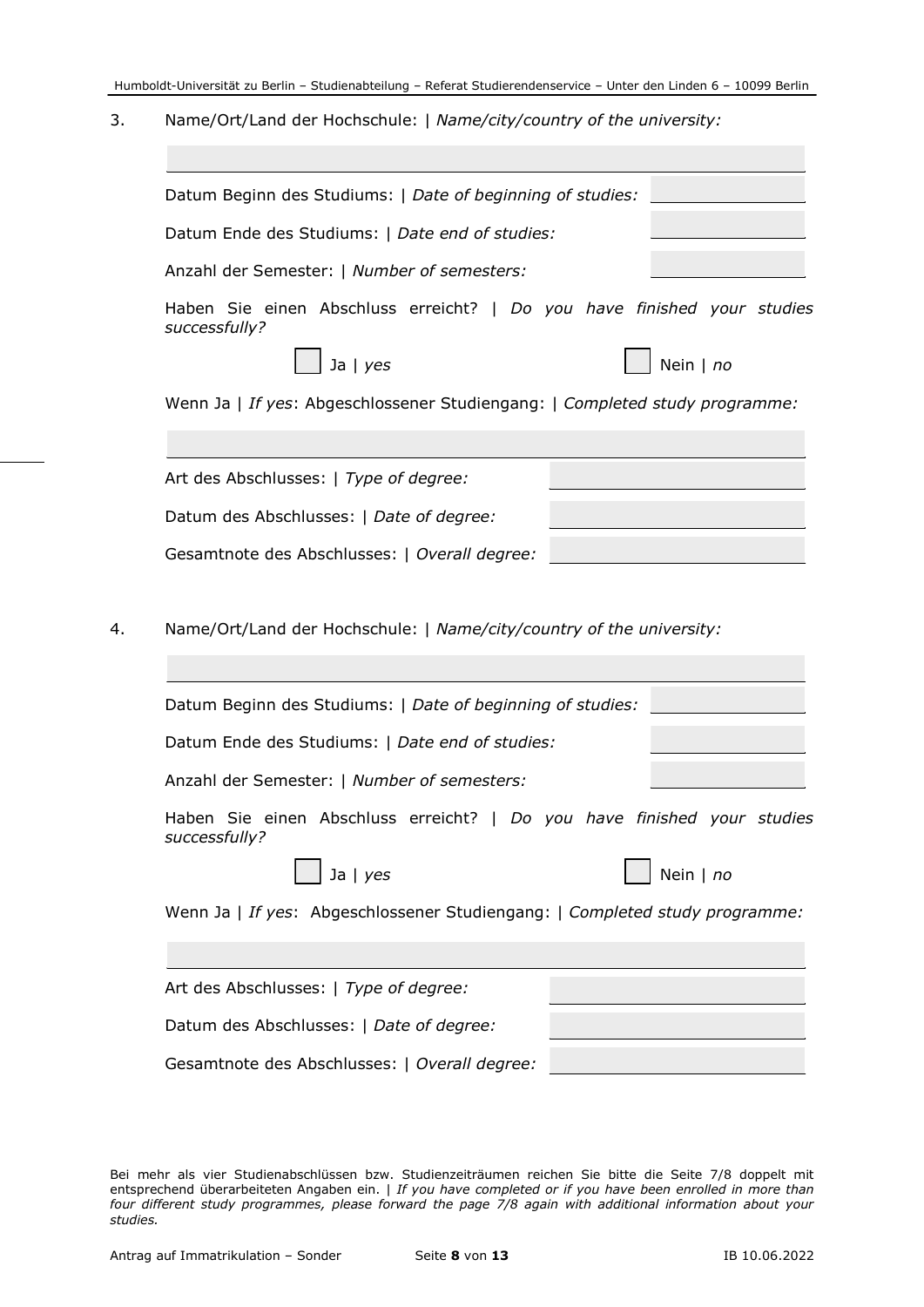#### **III) Wo und wann haben Sie Ihre erste Hochschulzugangsberechtigung erworben? (in der Regel das Sekundarschulzeugnis; in Deutschland z.B. die Allgemeine Hochschulreife (Abitur) |** *Where and when did you gain your University entrance qualification (in most cases the secondary school certificate and/or university entrance examination)?*

Ort/Land | *Place/country*:

Datum des Abschlusses: | *Date of degree*:

Gesamtnote des Abschlusses: | *Overall degree*:

Hiermit bestätige ich dass die Angaben zu meiner Bildungsbiographie vollständig und richtig sind. | *I hereby confirm that the information on my educational biography is complete and correct.* 

Ort, Datum | *Place, date* Unterschrift der Antragstellerin/des Antragsstellers | *Applicant's signature*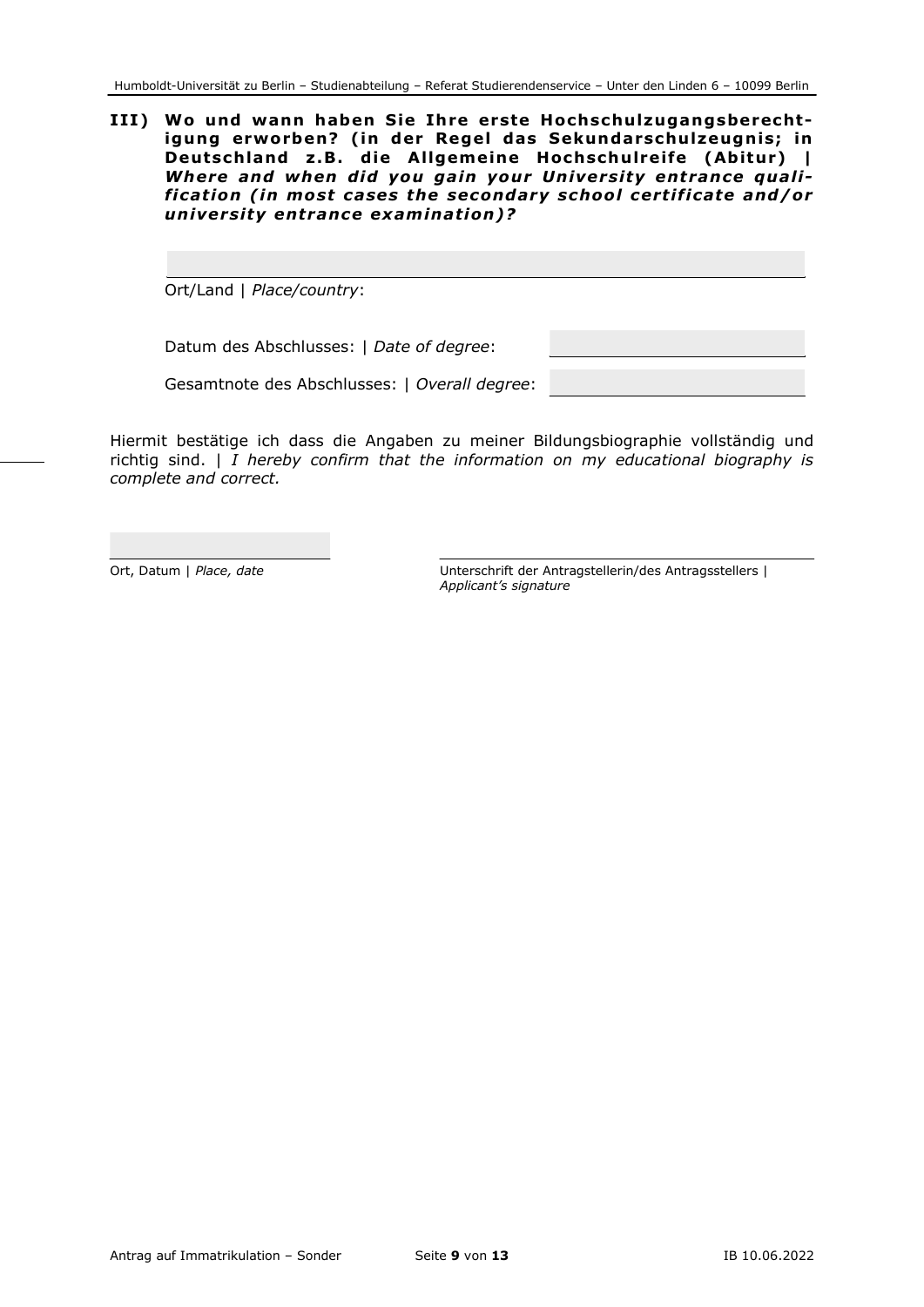## **Immatrikulationsfrist: |** *Enrollment period:*

## **15.01.2022 – 31.03.2022**

#### **Bitte beachten Sie: |** *Please note:*

Folgende Unterlagen sind mit diesem Formular in Form einer einfachen Kopie einzureichen, wenn Sie als **Haupthörer** an der HU Berlin immatrikuliert werden: | *The following documents have to be forwarded as a uncertified copy together with your enrollment form, if your enrolment at the HU Berlin has to take place as a* **Haupthörer***:*

- a) vollständig ausgefüllter Immatrikulationsantrag, | *completed enrollment form,*
- b) Kopie Ihres Zulassungsschreibens, | *copy of your official admission with given allocation to HU Berlin,*
- c) Krankenversicherungsnachweis: | *Health insurance certificate:*

Nachweis nur elektronisch direkt über eine Krankenkasse an die HU Berlin einreichbar, Details siehe: | *Can only be provided digitally and directly submitted to the HU Berlin by a* Krankenkasse*, for details please check:*

<https://hu.berlin/krankenversicherung>

- d) Zahlungs- bzw. Überweisungsnachweis des für die Immatrikulation überwiesenen Semesterbeitrages (Details siehe Seite 12), | *proof of payment of the transfer of the semester fee for your enrollment (for details please check page 12),*
- h) Exmatrikulationsbescheinigung der letzten Universität (entfällt für Studenten, die aktuell noch an der HU Berlin immatrikuliert sind), | *copy of the certificate of deregistration of your last university (not necessary if you are currently enrolled at the HU Berlin),*
- e) Hochschulzugangsberechtigung (i.d.R. Abitur), | *copy of your university entrance certificate (secondary school leaving certificate, e.g. Abitur),*
- f) letztes Hochschulabschlusszeugnis bzw. vorläufige Notenübersicht. | *copy of the last university degree or provisional Transcript of Records, if not completed so far.*
- g) Ggf. Nachweise weiterer Hochschulabschlüsse (Kopie des jeweiligen Abschlusszeugnisses). | *Copies of further university degrees if achieved.*

Wenn Ihre Abschlussdokumente nicht auf Deutsch oder Englisch ausgestellt wurden, reichen Sie bitte zusätzlich eine einfache Kopie einer vereidigten Übersetzung ins Deutsche oder Englische ein. | *If your university entrance qualification or degree documents were not issued in German or English, please submit uncertified copies of a sworn translation into German or English.*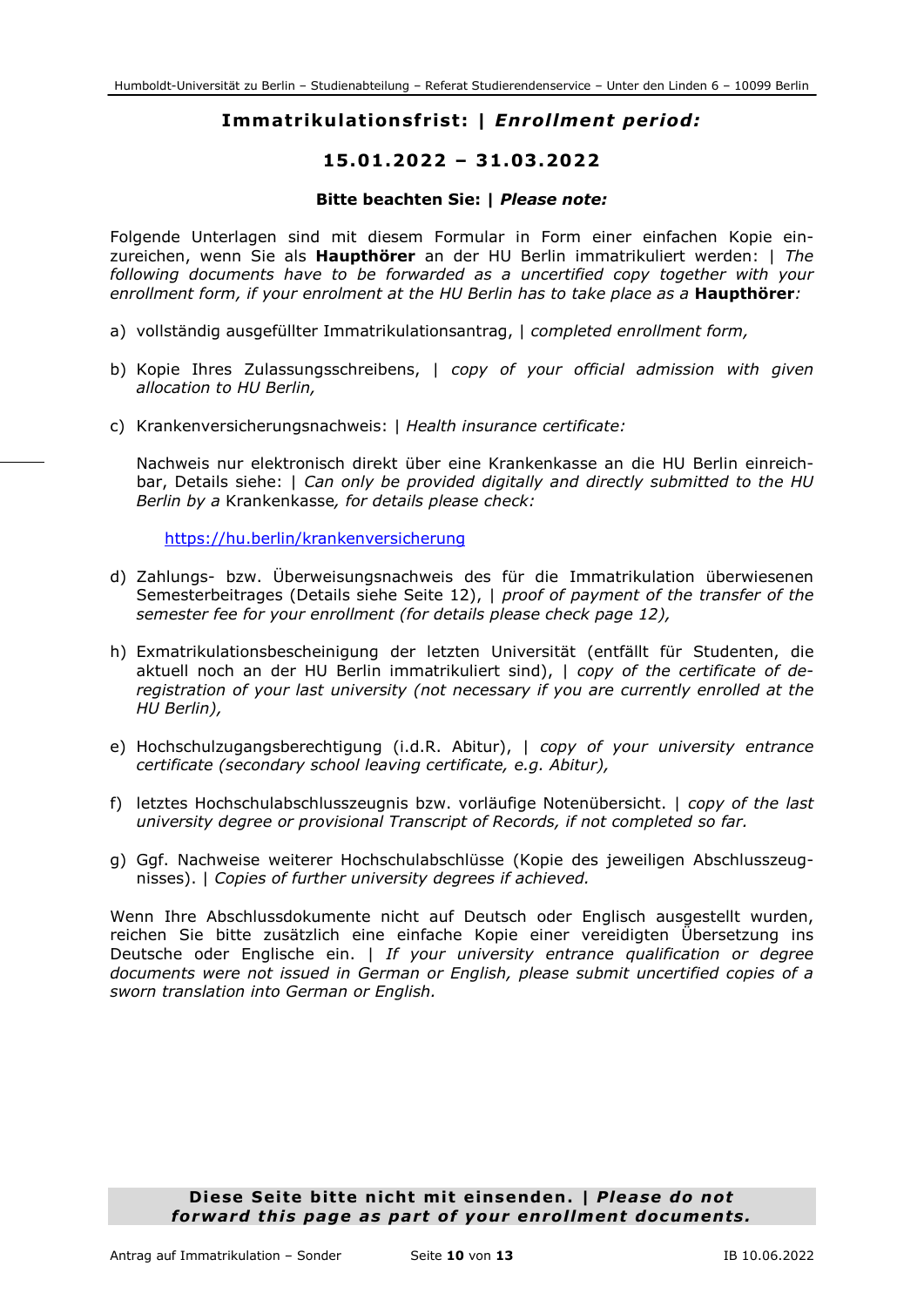Folgende Unterlagen sind mit diesem Formular in Form einer einfachen Kopie einzureichen, wenn Sie als **Nebenhörer/Zweithörer** an der HU Berlin immatrikuliert werden: | *The following documents have to be forwarded as a uncertified copy together with your enrollment form, if your enrollment at the HU Berlin has to take place as a* **Nebenhörer/Zweithörer***:* 

- a) vollständig ausgefüllter Immatrikulationsantrag, | *completed enrollment form,*
- b) Immatrikulationsbescheinigung Ihrer Hauptuniversität zum SoSe 2022, | *certificate of enrollment of your home university for the summer semester 2022,*
- c) Kopie des Zulassungsschreibens Ihrer Hauptuniversität, | *copy of your official admission with given allocation to HU Berlin,*
- d) Exmatrikulationsbescheinigung der letzten Universität (entfällt für Studenten, die aktuell noch an der HU Berlin immatrikuliert sind), | *copy of the certificate of deregistration of your last university (not necessary if you are enrolled at the HU Berlin in the winter semester 2021/22),*
- e) Hochschulzugangsberechtigung (i.d.R. Abitur), | *copy of your university entrance certificate (secondary school leaving certificate, e.g. Abitur),*
- f) letztes Hochschulabschlusszeugnis bzw. vorläufige Notenübersicht. | *copy of the last university degree or provisional Transcript of Records, if not completed so far.*
- g) Ggf. Nachweise weiterer Hochschulabschlüsse (Kopie des jeweiligen Abschlusszeugnisses). | *Copies of further university degrees if achieved.*

Wenn Ihre Abschlussdokumente nicht auf Deutsch oder Englisch ausgestellt wurden, reichen Sie bitte zusätzlich eine einfache Kopie einer vereidigten Übersetzung ins Deutsche oder Englische ein. | *If your university entrance qualification or degree documents were not issued in German or English, please submit uncertified copies of a sworn translation into German or English.*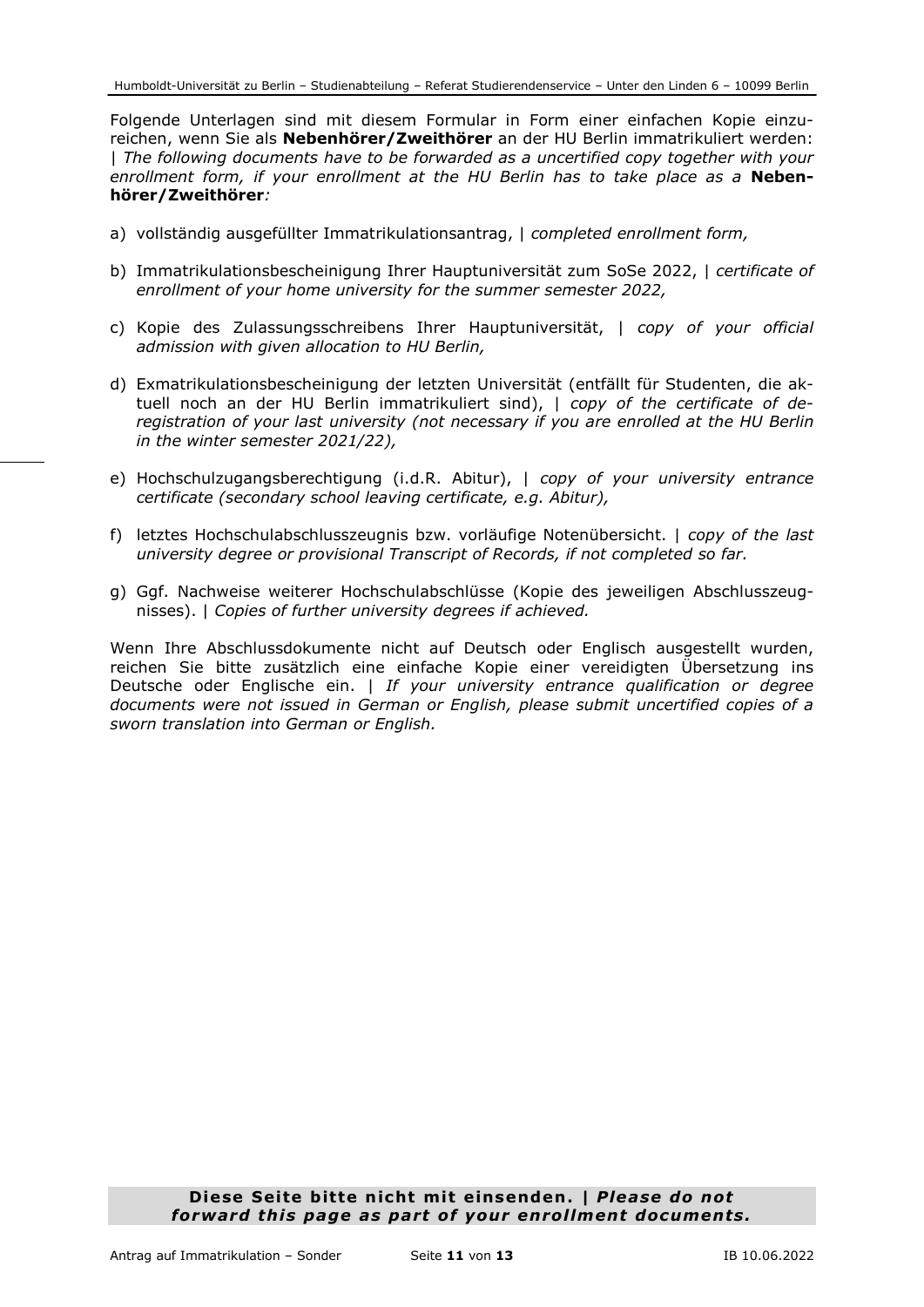## **Semesterbeitrag |** *Semester fee*

Bitte nutzen Sie die folgenden Bankverbindungsdaten für Ihre Überweisung. | *Please use the following bank account details for your payment:*

| Überweisungsbetrag:   Amount:  | 315,64 $\epsilon$                                                                       |
|--------------------------------|-----------------------------------------------------------------------------------------|
| Empfänger:   Recipient:        | Humboldt-Universität zu Berlin                                                          |
| IBAN:                          | DE14 1007 0848 0512 6206 04                                                             |
| BIC/SWIFT:                     | DEUTDEDB110                                                                             |
| Bank:                          | Deutsche Bank PFK AG                                                                    |
| Verwendungszweck:   Reference: | Name, Vorname SoSe 2022 Immatrikulation  <br>Name, Given name SoSe 2022 Immatrikulation |

Eine Aufschlüsselung des Semesterbeitrages finden Sie online unter: | *An itemization of the semester fee is available via:* https://hu.berlin/rueckmeldung

Noch an der HU Berlin immatrikulierte Studierende nutzen für die Überweisung bitte die Bankverbindungsdaten zu Ihrer Rückmeldung, verfügbar über den HU-Account via: | *If*  you are still enrolled at the HU Berlin, please use the information about your re-<br>registration, available by your online student account via:<br>https://agnes.hu-berlin.de registration, available by your online student account via:

#### **Studentischer HU-Account |** *HU student account*

Nach Abschluss Ihrer Immatrikulation erhalten Sie auf dem Postweg einen PIN-Brief. Bitte folgen Sie der Anleitung des PIN-Briefes und aktivieren Ihren studentischen HU-Account. Über Ihren studentischen HU-Account erhalten Sie Zugriff auf z.B. die elektronische Anmeldung zu Lehrveranstaltungen/Prüfungen und Studiennachweise (z.B. Studienbescheinigungen). Sie können Ihren Studierendendausweis erstellen sowie Ihre persönlichen Daten verwalten. Informationen zum Rückmeldungsverfahren werden Ihnen ebenfalls auf diesem Wege dargestellt. | *After completing your enrollment, you will receive a so called PIN-letter in the mail. Please follow the instructions and activate your student HU-account. It is important because it gives you access to the electronic registration for courses and exams, whats more to all student-related documents (e.g. enrollment certificates). Furthermore you can create your student ID-card and can easily manage your personal data. In AGNES you will find all the necessary information for reregistration.* 

#### https://hu.berlin/infocms

Der Antrag auf Immatrikulation sowie alle Nachweise sind auf dem Postweg an die folgende Anschrift zu senden: | *Please send the enrollment form and further documents by mail to the following address:*

#### **Postanschrift |** *Postal address*

Humboldt-Universität zu Berlin **Studienabteilung** Referat Studierendenservice Unter den Linden 6 10099 Berlin

## **Sprechstunden |** *Consultation hours*

Informationen zum aktuellen Sprechstundenangebot finden Sie online unter: | *Please check the the current consultation hours:* https://hu.berlin/imma

## **E-Mail/Kontaktformular: |** *E-mail/Contact form:*

https://hu.berlin/kontakt